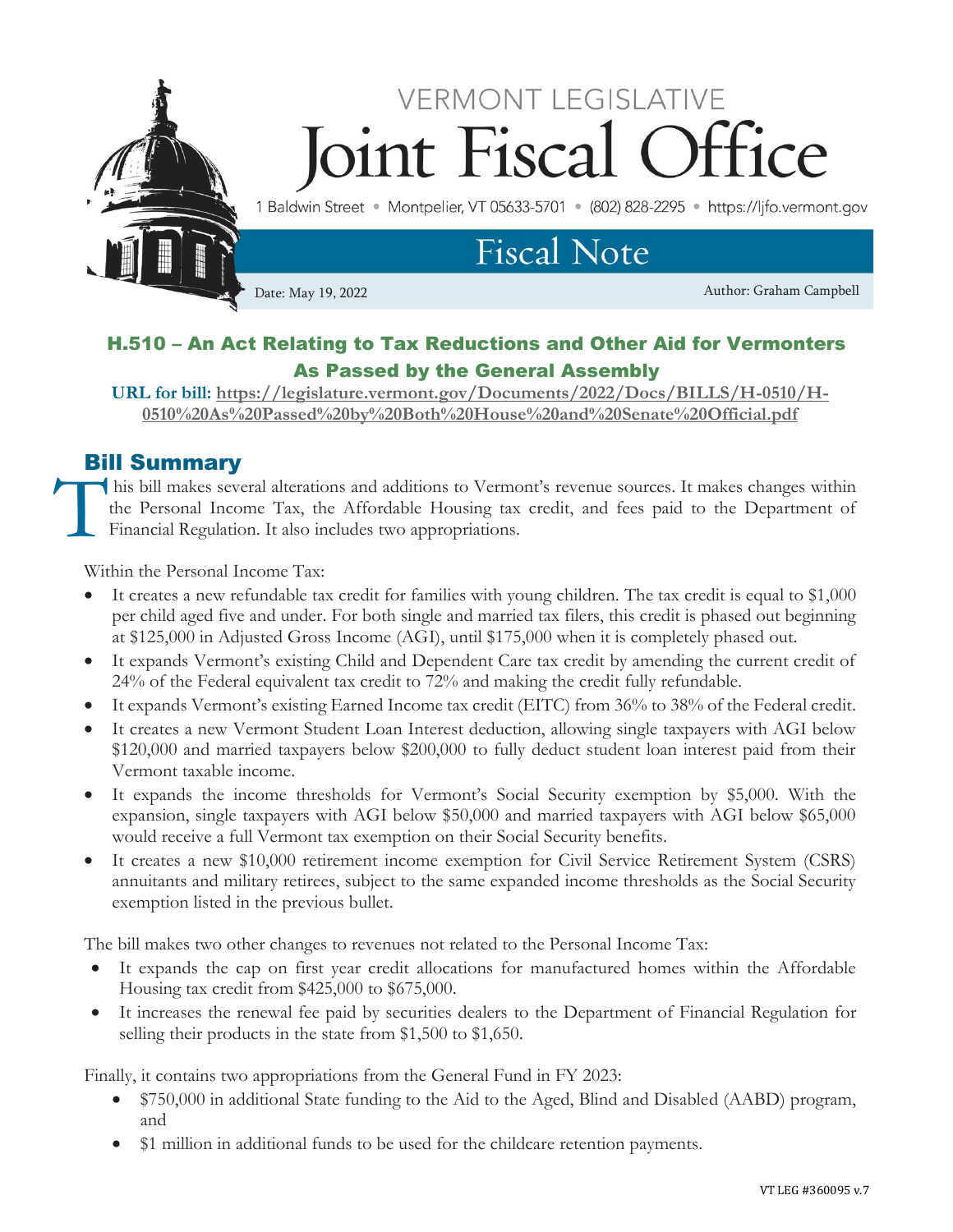## Fiscal Impact

**JFO** 

**JFO estimates this bill will result in a net fiscal impact of \$39.72 million in FY 2023 on the General Fund.** \$37.97 million of this is from net reductions in State General Fund revenues while \$1.75 million is from appropriations from the General Fund. As of result of the bill, individuals will see their Personal income taxes decrease by over \$41 million in FY 2023.

The appropriations in this bill are for FY 2023 only, so the future fiscal impacts of this bill are limited to the tax changes. In FY2024, the bill is expected to reduce revenues by \$36.90 million (Table 1).

| Table 1: Fiscal Impacts of H.510, Committee of Conference<br>(in millions of dollars) |                                                   |               |               |  |  |  |  |
|---------------------------------------------------------------------------------------|---------------------------------------------------|---------------|---------------|--|--|--|--|
|                                                                                       | <b>Tax Changes (General Fund)</b>                 |               |               |  |  |  |  |
| <b>Section</b>                                                                        | <b>Description</b>                                | <b>FY2023</b> | <b>FY2024</b> |  |  |  |  |
| $\mathbf 1$                                                                           | Child Tax Credit                                  | $-$ \$31.80   | $-$ \$31.80   |  |  |  |  |
| 2,3                                                                                   | <b>Child and Dependent Care Credit</b>            | $-$ \$3.44    | $-$ \$3.44    |  |  |  |  |
| 4                                                                                     | <b>Earned Income Tax Credit</b>                   | -\$1.50       | $-$1.50$      |  |  |  |  |
| 5                                                                                     | <b>Student Loan Interest Deduction</b>            | $-$ \$2.20    | $-$ \$2.20    |  |  |  |  |
| 6,7                                                                                   | Social Security Exemption Threshold Increase      | -\$1.67       | $-$1.77$      |  |  |  |  |
| 6,7                                                                                   | CSRS and military retirement threshold increase   | $-$0.71$      | \$0.71        |  |  |  |  |
| 9                                                                                     | Affordable Housing tax credit: manufactured homes | -\$0.25       | $-$0.50$      |  |  |  |  |
| 12                                                                                    | Increase in Securities Registration renewal fee   | \$3.60        | \$3.60        |  |  |  |  |
|                                                                                       | <b>Total State Revenue Impact</b>                 | $-$ \$37.97   | $-$ \$36.90   |  |  |  |  |
|                                                                                       |                                                   |               |               |  |  |  |  |
| <b>Appropriations (General Fund)</b>                                                  |                                                   |               |               |  |  |  |  |
| <b>Section</b>                                                                        | <b>Description</b>                                | <b>FY2023</b> | <b>FY2024</b> |  |  |  |  |
| 10                                                                                    | Aid for the Aged, Blind and Disabled              | $-$0.75$      |               |  |  |  |  |
| 11                                                                                    | Child Care Worker Retention Grant Program         | $-$1.00$      |               |  |  |  |  |
|                                                                                       | <b>Total Appropriations</b>                       | -\$1.75       |               |  |  |  |  |

## **Details and analysis**

## Section 1: Child Tax Credit

Section 1 of the bill creates a new Child Tax Credit for personal income taxes equal to \$1,000 per child aged five and under. The credit is fully refundable. It phases out beginning at \$125,000 in AGI and is completely phased out by \$175,000 for single and married taxpayers alike.

**JFO estimates that the Child Tax Credit in Section 1 will reduce State General Fund revenues by \$31.8 million in FY 2023.** The cost of this tax credit is not expected to grow in the short-term reflecting Vermont's declining birth rates. It is estimated this credit will be provided to just under 34,400 children and be reflected on over 27,000 tax returns.

JFO expects this tax credit to significantly reduce tax liabilities and effective tax rates on average for lowerand middle-income groups in Vermont. According to the Department of Taxes, in 2020, the average tax paid by income group is \$1,000 or less for taxpayers with AGI less than \$50,000. This means that for most families with children aged 5 and under with incomes below this level, this tax credit will likely reduce their Vermont tax liability to zero or result in refund payments from the State. In many cases, this credit will augment further payments from the State because many of these taxpayers claim the State's refundable Earned Income Tax Credit.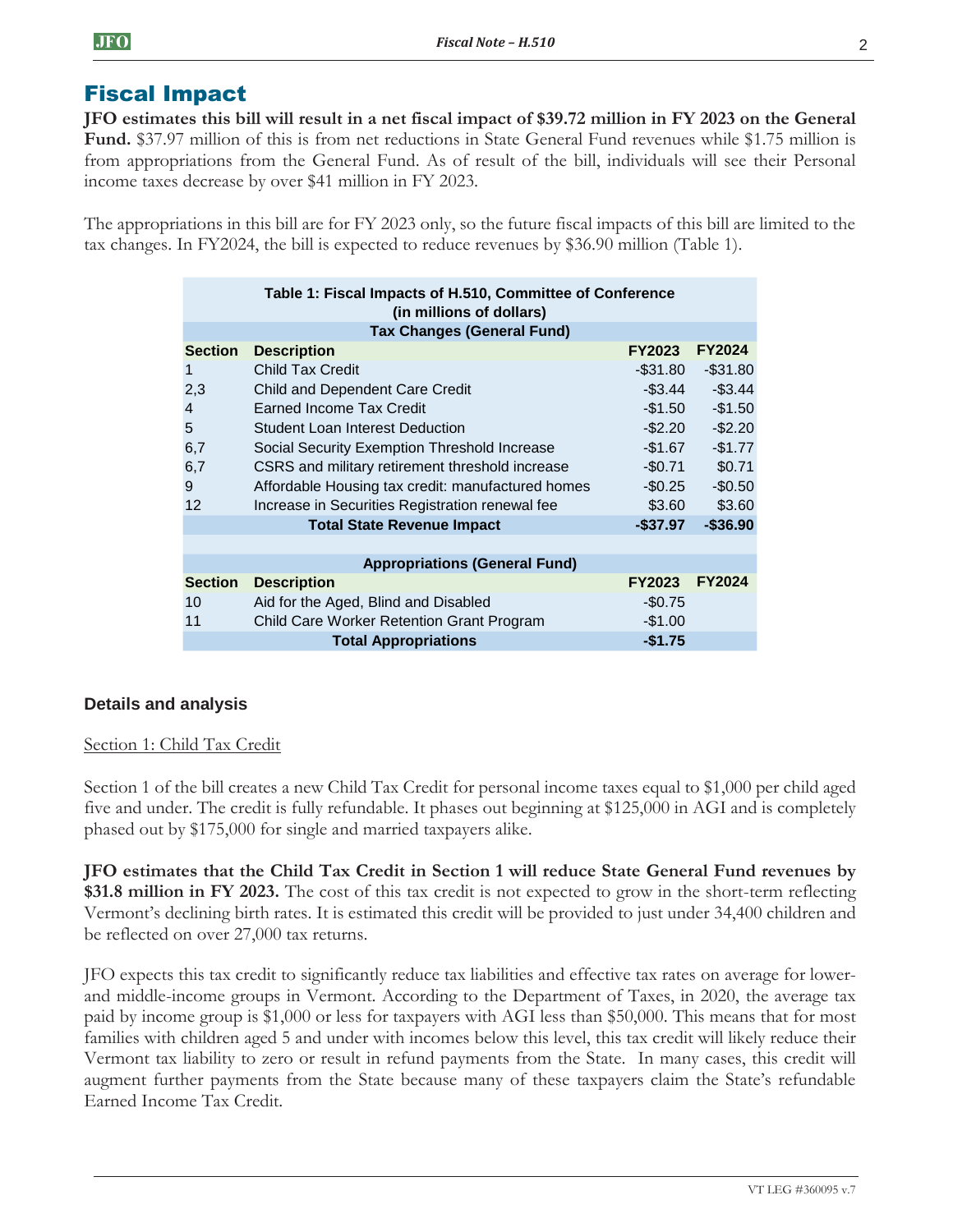## Section 2: Child and Dependent Care Tax Credit

This section expands the existing Vermont Child and Dependent care tax credit.

Under current law, Vermonters with out-of-pocket childcare expenses can claim a tax credit against expenses paid. Single taxpayers with AGI below \$30,000 and married taxpayers with incomes below \$40,000 receive a credit equal to 50% of the Federal Child and Dependent Care tax credit that it is fully refundable. For taxpayers above those thresholds, the tax credit is 24% of the Federal credit and is not refundable.

This bill expands the existing Vermont credit making it 72% of the Federal equivalent and fully refundable for all taxpayer regardless of income.

**JFO estimates this section will reduce State General Fund revenues by \$3.44 million in FY 2023.**  Based upon modeling by JFO, over 13,000 tax returns will benefit from this expansion, with an average tax credit of \$261 (Table 2):

| Table 2: Estimated Impacts of Section 2<br><b>Child and Dependent Care Tax Credit Expansion</b> |                     |                                                               |               |                                       |  |  |  |
|-------------------------------------------------------------------------------------------------|---------------------|---------------------------------------------------------------|---------------|---------------------------------------|--|--|--|
| <b>AGI Group</b>                                                                                |                     | <b>Number of Returns  Total Tax Change</b><br><b>Impacted</b> | (in millions) | <b>Average Tax</b><br><b>Decrease</b> |  |  |  |
| <b>Negative</b>                                                                                 | \$25,000            | 311                                                           | $-$0.06$      | $-$ \$188                             |  |  |  |
| \$25,000                                                                                        | \$50,000            | 2,143                                                         | $-$0.55$      | $-$255$                               |  |  |  |
| \$50,000                                                                                        | \$75,000            | 1,779                                                         | $-$0.45$      | $-$ \$252                             |  |  |  |
|                                                                                                 | \$75,000 \$100,000  | 2,103                                                         | $-$0.57$      | $-$269$                               |  |  |  |
|                                                                                                 | \$100,000 \$150,000 | 3,764                                                         | $-$1.03$      | $-$274$                               |  |  |  |
|                                                                                                 | \$150,000 \$200,000 | 1,653                                                         | $-$0.43$      | $-$ \$259                             |  |  |  |
|                                                                                                 | \$200,000 \$300,000 | 910                                                           | $-$0.22$      | $-$246$                               |  |  |  |
| \$300,000 Infinity                                                                              |                     | 493                                                           | $-$0.14$      | $-$277$                               |  |  |  |
| Total                                                                                           |                     | 13.156                                                        | $-$ \$3.44    | -\$261                                |  |  |  |

Many of the taxpayers benefitting from the Child Tax Credit in Section 1 would also benefit from the expansion of the Child and Dependent Care tax credit if they had a child five and under and childcare expenses. The exact number of these taxpayers is unknown due to lack of data.

## Section 3: Earned Income Tax Credit

Section 3 of the bill expands Vermont's Earned Income Tax Credit (EITC). Under current law, Vermont's EITC is equivalent to 36% of the Federal Earned Income Credit and is fully refundable. This bill makes Vermont's EITC equal to 38% of the Federal credit, and it will remain fully refundable.

## **JFO estimates that this will reduce State General Fund tax revenues by \$1.55 million in FY2023 and by similar amounts beyond FY2023.**

The taxpayers benefitting from this change are those with below \$60,000 in AGI. This is because the Federal credit is limited by a taxpayer's income. The Federal credit generally reaches zero by \$60,000. Table 3 shows the impact of Section 3's changes. In all, roughly 38,600 EITC recipients will benefit from the change for an average annual benefit of \$40.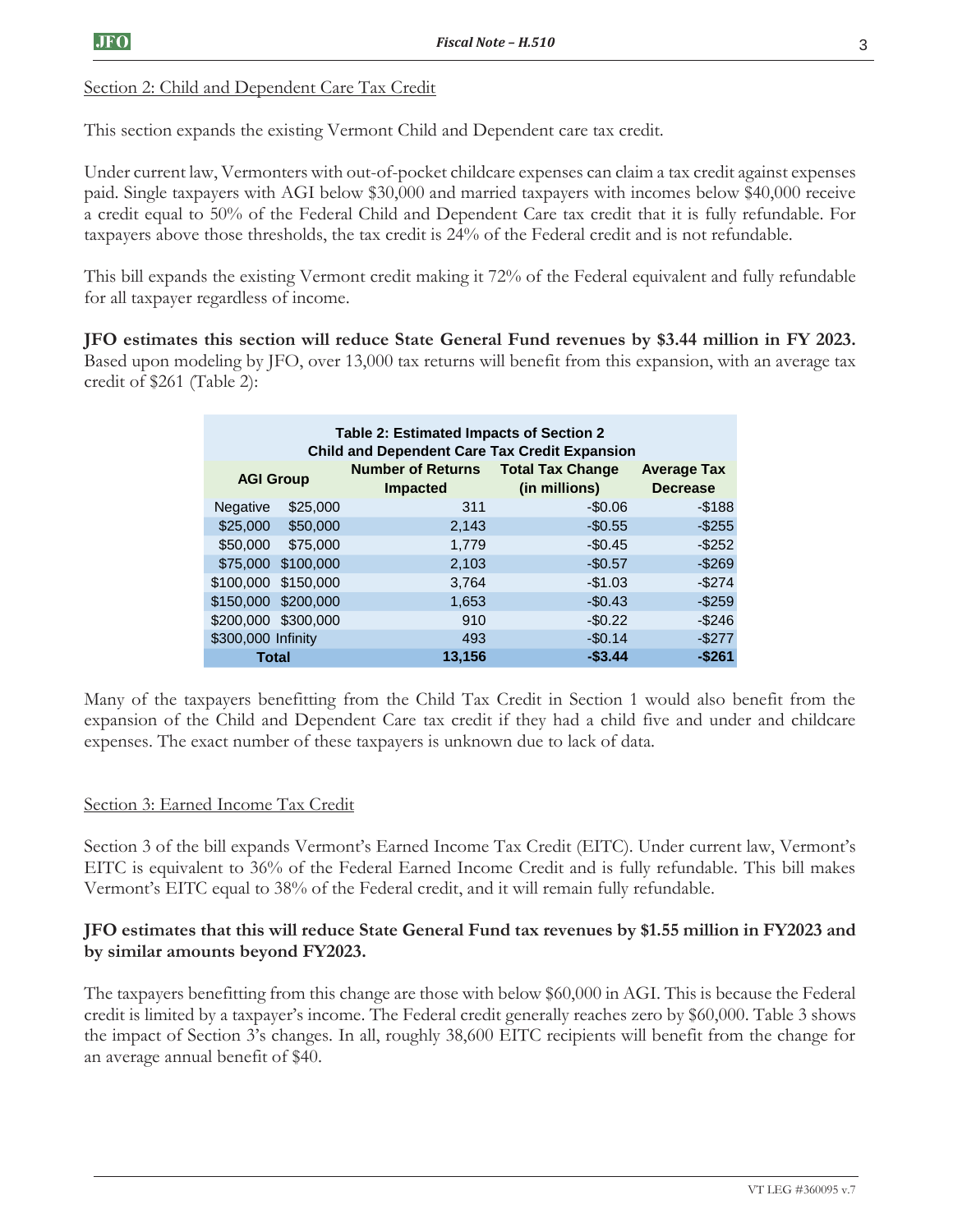| <b>Income Group</b>  | <b>Benefitting</b> | Number of Returns Total Tax Change (in<br>millions) | <b>Average Tax</b><br>Change |
|----------------------|--------------------|-----------------------------------------------------|------------------------------|
| \$0<br>\$25,000      | 24.399             | $-$0.86$                                            | $-$ \$35.2                   |
| \$35,000<br>\$25,000 | 6,384              | $-$0.41$                                            | $-$ \$64.2                   |
| \$35,000<br>\$45,000 | 5.239              | $-$0.20$                                            | $-$38.2$                     |
| \$45,000<br>\$55,000 | 2,056              | $-$0.06$                                            | $-$29.2$                     |
| \$55,000 Infinity    | 509                | $-$0.02$                                            | $-$39.3$                     |
| <b>Total</b>         | 38,587             | $-$1.55$                                            | $-$40.2$                     |

#### **Table 3: Tax Impacts of EITC Expansion, Section 3**

For context, under current law, the average EITC is \$690 per year, so this change represents a roughly 5% increase in the average EITC.

#### Section 4: Student Loan Interest Deduction

This section of the bill creates a new deduction for student loan interest paid by a taxpayer, subject to income limits.

Under current law, since the starting point for Vermont income taxes is AGI, the Federal student loan interest deduction flows through to Vermont because it is a pre-AGI deduction. The Federal deduction is limited to \$2,500 and has income limits of \$70,000 for single filers and \$140,000 for married couples.

This section of the bill creates a Vermont deduction on top of that Federal deduction. Vermonters will be able to deduct their student loan interest beyond \$2,500 for their Vermont taxes. The deduction in this section is also limited by income to \$120,000 for a single filer and \$200,000 for a married couple. This credit is sunset on January 1, 2025.

## **JFO estimates this section will reduce State General Fund revenues by \$2.2 million in FY2023 and in future years.**

### Sections 6 and 7: Retirement Exemptions

#### Social Security Exemption

This section of the bill increases the income thresholds for the Vermont Social Security income exemption.

Under current law, Vermont exempts Social Security income from taxation for single taxpayers with AGI below \$45,000 and married filers with AGI below \$60,000. Over the next \$10,000 of AGI, the exemption is phased out. This bill would increase those thresholds by \$5,000: \$50,000 for single filers and \$65,000 for married filers. The phase out over the next \$10,000 of AGI remains.

**JFO estimates that this will reduce State General Fund revenues by \$1.67 million in FY 2023, growing by approximately \$100,000 in reductions each year thereafter.** The beneficiaries of this tax change are heavily concentrated among Social Security recipients with AGI above \$50,000 and below \$70,000. About 7,800 tax returns are expected to be impacted, and the average tax change is expected to be a tax cut of \$215 (Table 4)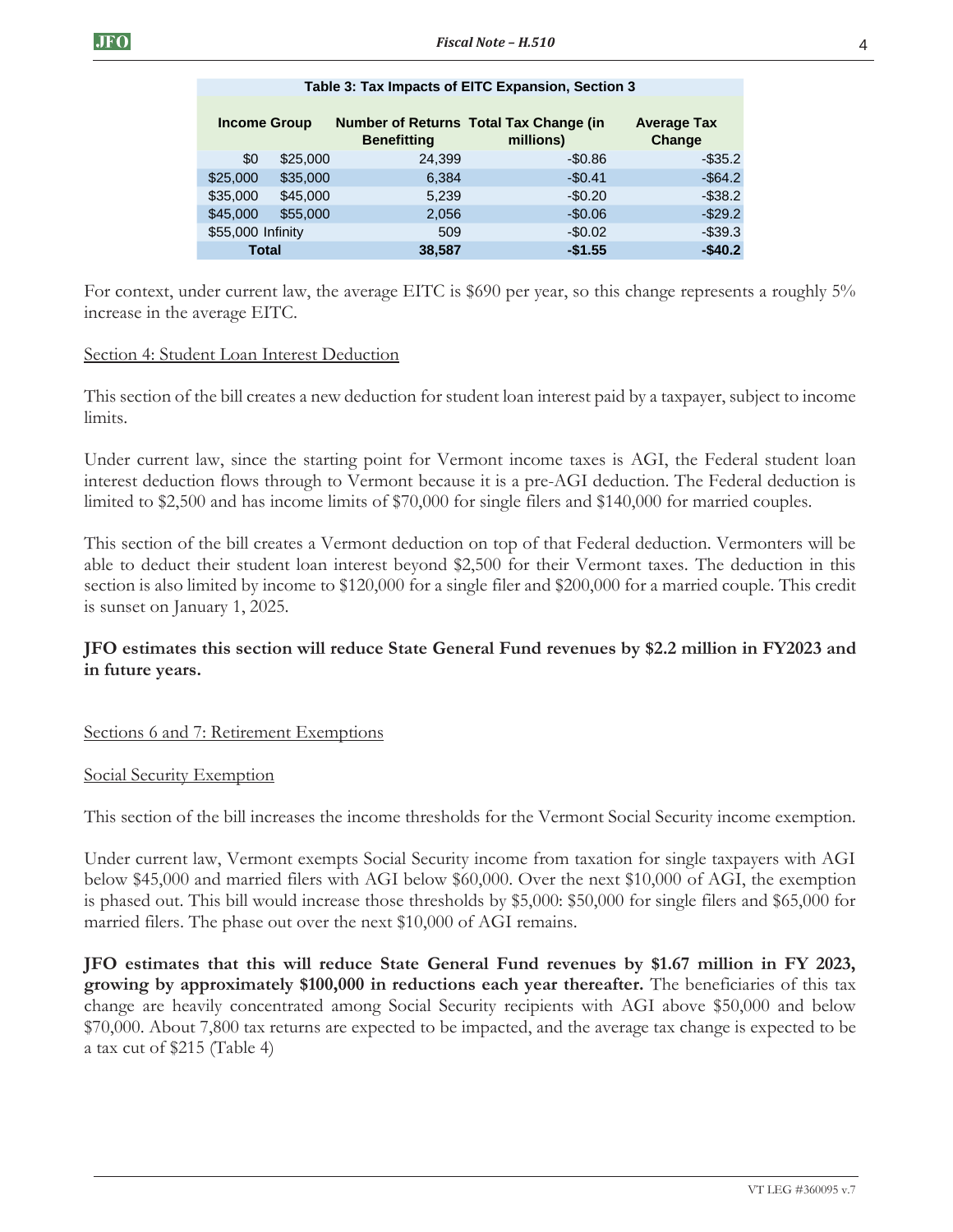| ted:              | millions) | <b>Average Tax Cut</b> |
|-------------------|-----------|------------------------|
| $\mathbf{\Omega}$ | \$0.00    | \$0                    |
| 1.170             | $-$0.14$  | $-$123$                |
| 2.312             | $-$0.56$  | $-$241$                |

|                   |          |       |          | $1.1.0.000$ . and $0.001$ |
|-------------------|----------|-------|----------|---------------------------|
| Negative          | \$40,000 | 0     | \$0.00   | \$0                       |
| \$40,000          | \$50,000 | 1,170 | $-$0.14$ | $-$123$                   |
| \$50,000          | \$60,000 | 2.312 | $-$0.56$ | $-$241$                   |
| \$60,000          | \$70,000 | 2,848 | $-$0.70$ | $-$247$                   |
| \$70,000          | \$80,000 | 1,472 | $-$0.27$ | $-$184$                   |
| \$80,000 Infinity |          | 0     | \$0.00   | \$0                       |
| <b>Total</b>      |          | 7,802 | $-$1.67$ | $-$ \$215                 |

**Number of Table 4: Tax Impacts of Social Security Threshold Change, FY2023 Tax Returns Total Tax Impact (in** 

**Impacted**

#### Military Retirement and Civil Service Retirement System Exemptions

**AGI Group**

These sections create two new retirement exemptions. The first is for recipients of military pensions and the second is for individuals who receive pensions from the Civil Service Retirement System (CSRS) or any other retirement system that does not receive Social Security.

For military retirees, the bill creates a new personal income tax exemption for the first \$10,000 in military retirement pay. The individuals who take this exemption will be subject to the same income thresholds as Vermont's Social Security Exemption. Military retirees with adjusted gross income (AGI) below \$50,000 for a single filer and \$65,000 for a married couple will receive the full \$10,000 exemption. Over the next \$10,000 of AGI, the \$10,000 retirement exemption is phased out.

Under this bill, military retirees who are receiving Social Security benefits will need to choose to take the existing Vermont Social Security exemption or the new military retirement pay exemption. For those military retirees not receiving Social Security, they will receive the \$10,000 exemption.

JFO estimates that roughly 1,150 of Vermont's 3,900 military retirees will benefit in some way from this exemption.

- Just under 300 of the military retirees are estimated to be those who are receiving military retirement but not receiving Social Security. These are estimated to be military retirees who are still of working age. The average tax benefit is about \$210 per year.
- JFO estimates about 870 military retirees will opt to take the military retirement exemption instead of the existing Vermont Social Security exemption because the \$10,000 military retirement exemption provides a better tax benefit. However, because these taxpayers were already benefiting from the Social Security exemption under current law, the net new tax benefit for them is approximately \$189 per year.

The second retirement exemption in the bill is a new exemption for individuals receiving a pension from the CSRS or from another pension system that makes them ineligible for Social Security. Individuals who were hired into the Federal government prior to 1983 are members of the CSRS. Under this system, retirees receive a pension payment from the Federal government each month. However, these retirees are not eligible to receive Social Security because they did not make Social Security contributions during their careers in the civil service. Under current law, between 90-95% of the pension payment is taxable at the Federal and Vermont level.

This section of the bill also exempts the first \$10,000 of pension income received from the CSRS. The bill also offers the same treatment for individuals who are receiving pension payments but are ineligible for Social Security, such as some other state employees or teacher pension systems. This exemption would also be subject to the taxpayer having AGI below \$50,000 for a single filer and \$65,000 for a married couple.

Like the military retirement pay exemption in the bill, the individuals receiving this exemption and Social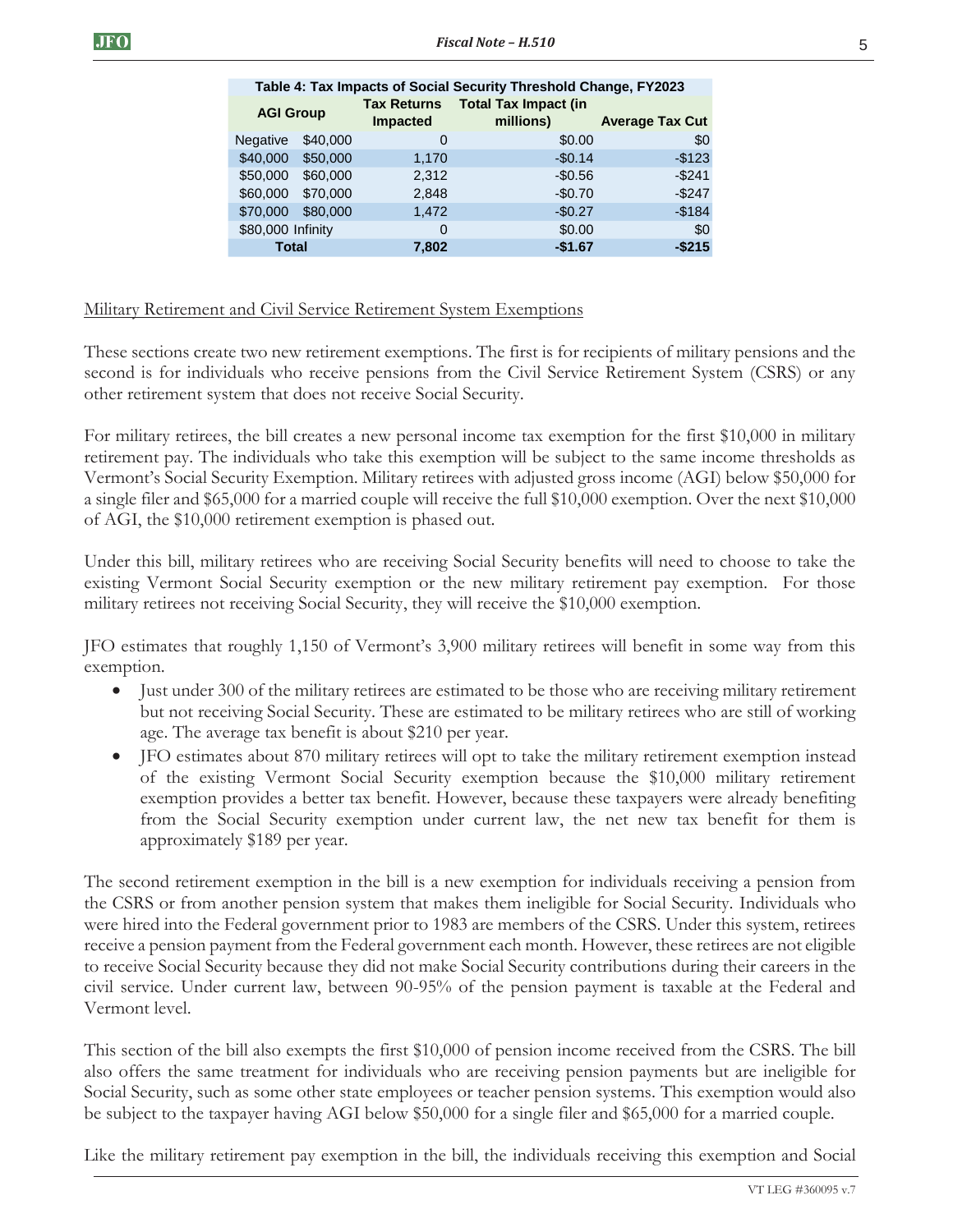Security will need to choose either this exemption or the existing Social Security exemption. While these individuals did not pay into Social Security when they were employed with the civil service, some retirees in this group may have paid into Social Security if they left the civil service and took another job (and therefore receive Social Security for that portion of their working experience) or that their spouse receives Social Security.

JFO estimates that between 1,500 and 1,800 taxpayers will benefit from this new exemption. The estimated average tax benefit of this exemption is approximately \$240.

## **In total, JFO estimates that the new military and CSRS exemptions will reduce State General Fund revenues by \$710,000 in FY2023 and declining modestly thereafter, as the number of individuals receiving CSRS payments declines.**

## Section 9: Affordable Housing Tax Credit for manufactured homes

This section of the bill increases the first-year allocation for the manufactured homes credit within the Affordable Housing Tax Credit.

Under current law, the Affordable Housing Tax Credit program under 32 V.S.A. § 5930u allocates tax credits to individuals or businesses who construct affordable rental housing or affordable owner-occupied housing as defined by 26 U.S.C. § 42 or 26 U.S.C. § 143. These credits can be taken against the personal income tax, the corporate income tax, the bank franchise tax, or the insurance premiums tax. The credits awarded are 5 year credits. Within the Affordable Housing Tax credit, a certain amount is allocated to the construction of new manufactured homes.

Section 9 of the bill increases the first-year allocation for the manufactured homes tax credit within the Affordable Housing Tax Credit from \$425,000 to \$675,000. These tax credits reduce available General Fund revenues. They are five-year credits. As such, the total revenue impact of the state increases by \$250,000 each year for five years, with the maximum revenue impact occurring in FY2027 of \$1.25 million in reduction of General Fund revenues (see table below).

| <b>Overall Flow of Revenue Impact, Manufactured Housing Credit Expansion</b> |               |               |               |               |               |               |               |
|------------------------------------------------------------------------------|---------------|---------------|---------------|---------------|---------------|---------------|---------------|
|                                                                              | <b>FY23</b>   | <b>FY24</b>   | <b>FY25</b>   | <b>FY26</b>   | <b>FY27</b>   | <b>FY28</b>   | <b>FY29</b>   |
| <b>Credits Issued Year 1</b>                                                 | $-$ \$250,000 | $-$250,000$   | $-$ \$250,000 | $-$ \$250,000 | $-$ \$250,000 | \$0           | \$0           |
| <b>Credits Issued Year 2</b>                                                 | \$0           | $-$250,000$   | $-$ \$250,000 | $-5250,000$   | $-5250,000$   | $-$ \$250,000 | \$0           |
| <b>Credits Issued Year 3</b>                                                 | \$0           | \$0           | $-$ \$250,000 | $-$ \$250,000 | $-$ \$250,000 | $-$ \$250,000 | $-5250,000$   |
| <b>Credits Issued Year 4</b>                                                 | \$0           | \$0           | \$0           | $-$ \$250,000 | $-$ \$250,000 | $-$ \$250,000 | $-5250,000$   |
| <b>Credits Issued Year 5</b>                                                 | \$0           | \$0           | \$0           | \$0           | $-$ \$250,000 | $-$ \$250,000 | $-5250,000$   |
| <b>Credits Issued Year 6</b>                                                 | \$0           | \$0           | \$0           | \$0           | \$0           | $-$ \$250,000 | $-5250,000$   |
| <b>Credits Issued Year 7</b>                                                 | \$0           | \$0           | \$0           | \$0           | \$0           | \$0           | $-5250,000$   |
| <b>Total Revenue Impact</b>                                                  | $-$ \$250.000 | $-$ \$500.000 | -\$750.000    | $-51.000.000$ | $-$1,250,000$ | $-51.250.000$ | $-$1,250,000$ |

**In FY 2023, this expansion will reduce General Fund revenues by \$250,000, growing by \$250,000 per year through FY 2027.** After FY2027, the impact of the increase in the manufactured housing allocation of the Affordable Housing Tax Credit will total \$1.25 million annually.

## Section 12: Department of Financial Regulation Securities Registration Fee

Under current law, mutual fund managers who sell products in Vermont are required to pay fees to the Department of Financial Regulation (DFR) each year. These fees are called Securities Registration Fees. The current initial fee is \$2,000 and the annual renewal fee is \$1,500. There are approximately 3,000 filers per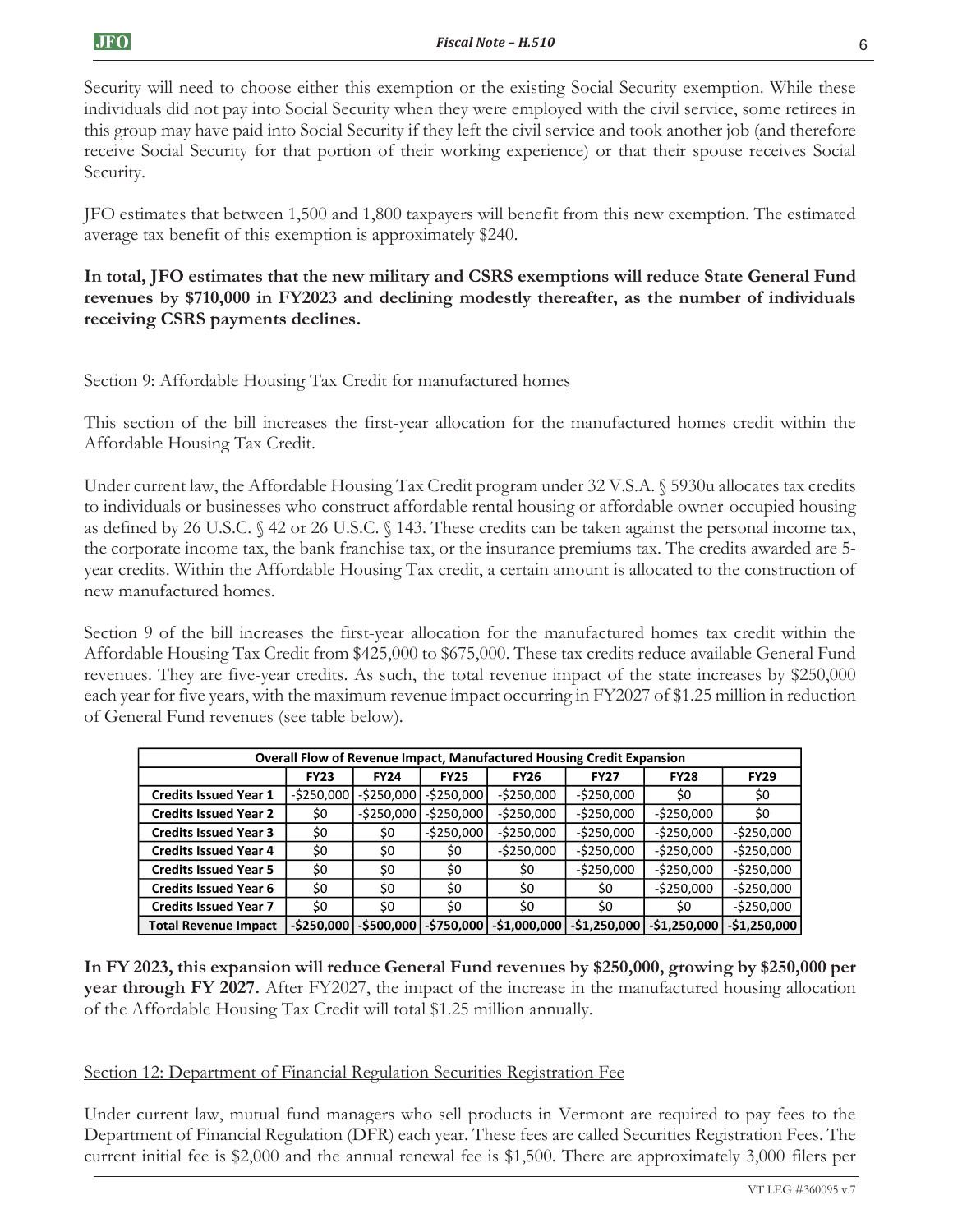year who pay the initial fee and 24,000 filers who pay the renewal fee. The last time these fees were changed was 2016.

This section of the bill proposes raising the renewal fee to \$1,650 per year and leaving the initial fee at \$2,000.

## **This is projected to raise approximately \$3.6 million per year in General Fund revenues beginning in FY2023**

## Section 10: Appropriation for the Aid to the Aged, Blind, and Disabled (AABD) program

Section 10 appropriates an additional \$750,000 in General Funds to the AABD program operated out of the Department of Children and Families. This appropriation will be matched with \$950,000 in funds from the Global Commitment fund, for a total increase to the program of \$1.7 million.

This increase in funding is expected to benefit each individual in the program by approximately \$110 per year on average

## Section 11: Appropriation for the Childcare Worker Retention Grant Program

This section appropriates an additional \$1 million in FY 2023 General Funds to the Department of Children and Families to be used as childcare worker retention grants.

This program was created under Section G.300 of Act 74 of 2021 (FY2022 budget), amended by Act 83 of 2022 (FY 2022 Budget Adjustment). The Department is authorized to establish the parameters for employees in the childcare sector to receive these retention bonuses in Act 83 of 2022.

JFO estimates that there are approximately 5,500 childcare workers in Vermont who could benefit from these bonuses, although the exact number of beneficiaries will be determined by the parameters of the program created by the Department.